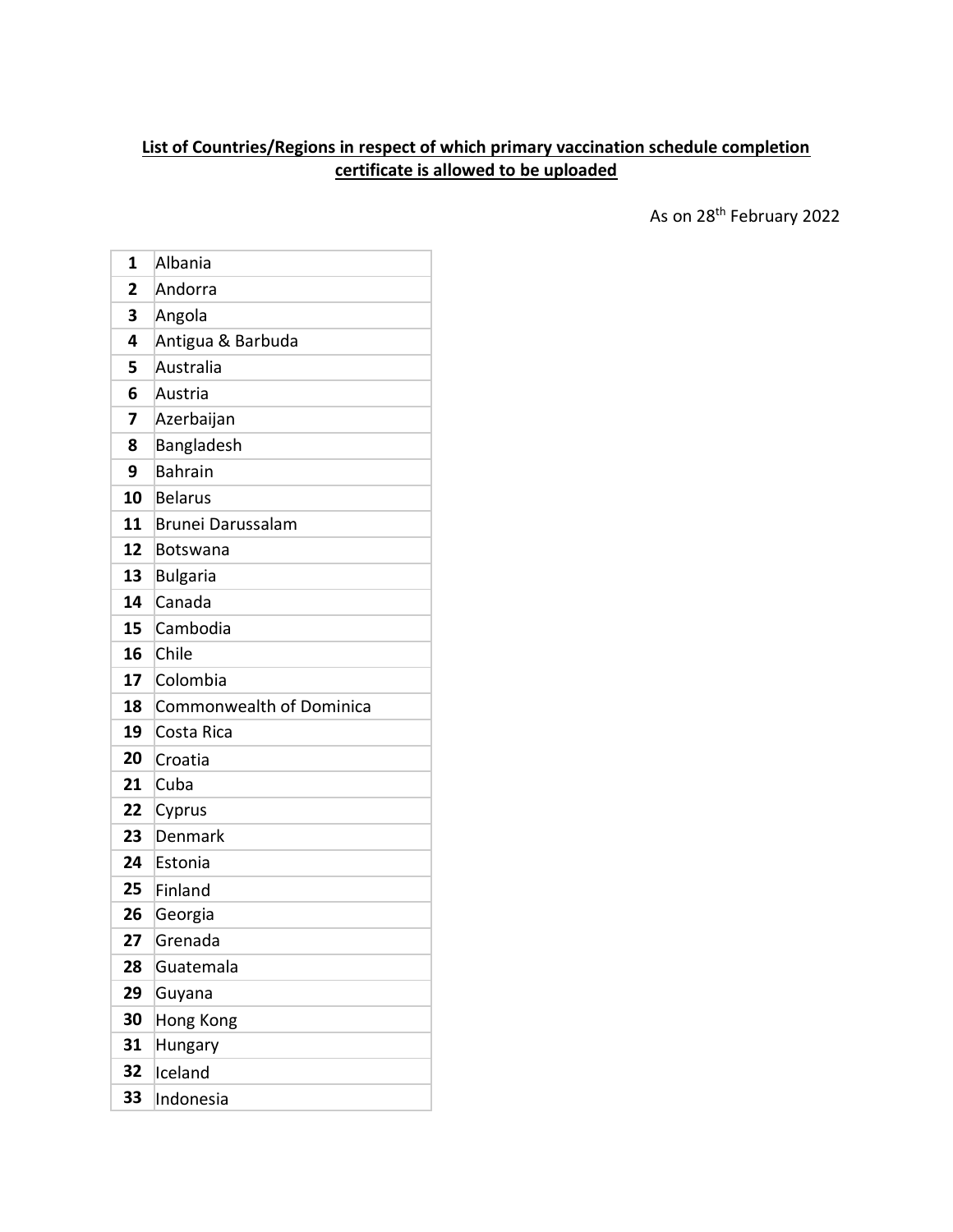| 34 | Iran                       |
|----|----------------------------|
| 35 | Ireland                    |
| 36 | Israel                     |
| 37 | Kazakhstan                 |
| 38 | Kenya                      |
| 39 | Kingdom of Morocco         |
| 40 | Kyrgyzstan                 |
| 41 | Latvia                     |
| 42 | Lebanon                    |
| 43 | Liechtenstein              |
| 44 | Malaysia                   |
| 45 | <b>Maldives</b>            |
| 46 | Mali                       |
| 47 | <b>Mauritius</b>           |
| 48 | Mexico                     |
| 49 | Moldova                    |
| 50 | Mongolia                   |
| 51 | Mozambique                 |
| 52 | Myanmar                    |
| 53 | Namibia                    |
| 54 | Nepal                      |
| 55 | New Zealand                |
| 56 | Netherlands                |
| 57 | Nicaragua                  |
| 58 | North Macedonia            |
| 59 | Oman                       |
| 60 | Paraguay                   |
| 61 | Panama                     |
| 62 | Portugal                   |
| 63 | Philippines                |
| 64 | Qatar                      |
| 65 | Romania                    |
| 66 | <b>St. Kitts and Nevis</b> |
| 67 | San Marino                 |
| 68 | Saudi Arabia               |
| 69 | Serbia                     |
| 70 | Seychelles                 |
| 71 | Sierra Leone               |